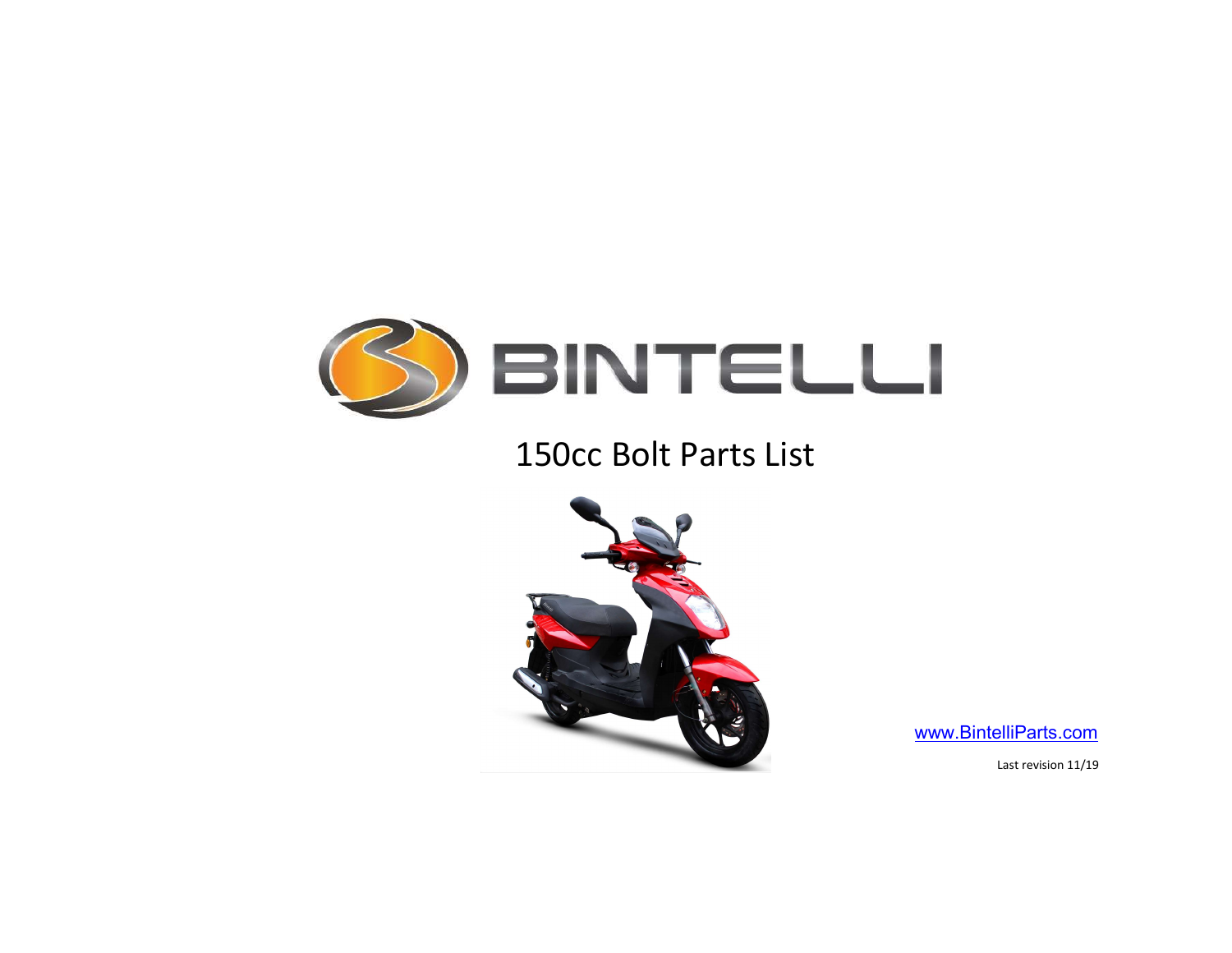| <b>F1: FRAME</b> | $\bf No$       | <b>Part No</b>    | <b>Description</b>            |
|------------------|----------------|-------------------|-------------------------------|
| 10               |                | N/A               | Frame                         |
|                  | $\overline{2}$ | 8121-AEA1-0000-J  | Spoiler (Rear Handrail)       |
|                  | 3              | GST2018F350038    | License Plate Bracket         |
| 11               | 4              | 5050A-AEA1-0000-J | Main Kickstand (Center Stand) |
|                  | 5              | 53200-AEA1-0000-J | Triple Tree                   |
|                  | 6              | 50530-AEA1-0000-J | Side Kickstand                |
|                  | 7              | 77230-AEA1-0000-J | Seat Base Lock Bracket        |
|                  | 8              | 77235-AEA1-0000-J | Seat Base Lock                |
|                  | 9              | 50350-AEA1-0000-J | Engine Hangar                 |
|                  | 10             | 53100-AEA1-0000-J | Handlebar                     |
|                  | 11             | 77240-AEA1-0000-J | Seat Lock Cable               |
| 14               | 12             | 8221-AEA1-0000-J  | Rear Handrail Rubber          |
|                  | 13             | 77210-AEA1-0000   | Seat Pin                      |
| 3                | 14             | JHM30811          | Reflector (Round, Red)        |
|                  | 15             | 90117-AEA1-0050   | Hanger Shaft Bolt             |
| 18<br>L6<br>7    | 16             | 50515-AEA1-0000-J | Engine Hangar Plug            |
|                  | 17             | GST2018F350098    | Spring for Side Kickstand     |
|                  | 18             | GST2018F350099    | Spring for Main Kickstand     |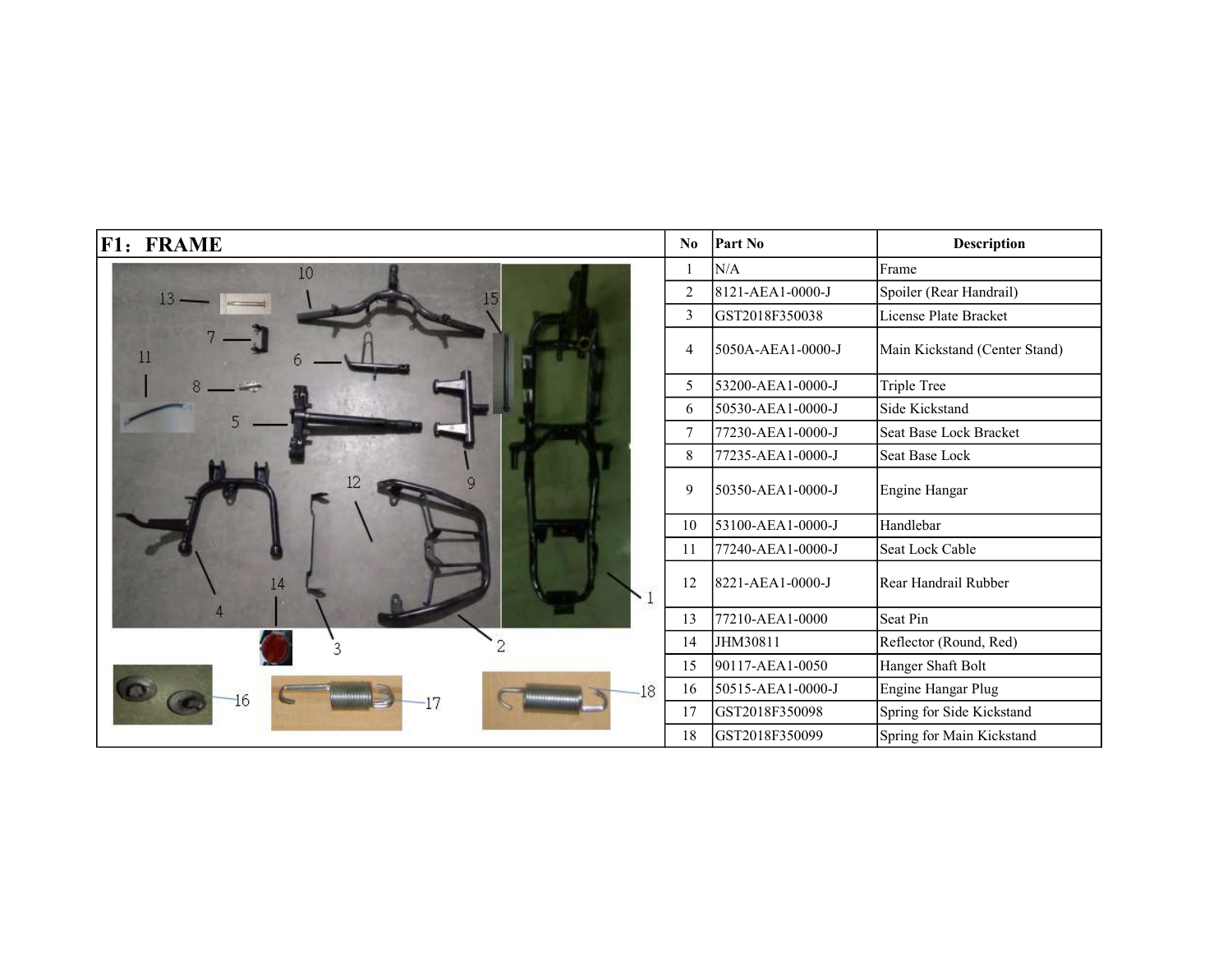| <b>F2: PLASTIC PARTS-1</b> | N <sub>0</sub> | <b>Part No</b>         | <b>Description</b>                                 |
|----------------------------|----------------|------------------------|----------------------------------------------------|
|                            | 1              | 53205-AEA1-JJ001-J     | STAY FENDER RR (JJ001 RED)                         |
|                            |                | 53205-AEA1-JJ005-J     | STAY FENDER RR (JJ005 BLACK)                       |
|                            |                | 53205-AEA1-JJ027-J     | STAY FENDER RR (JJ027 BLUE)                        |
|                            |                | 53205-AEA1-JJ030-J     | STAY FENDER RR (JJ030 COPPER)                      |
|                            |                | 53205-AEA1-JJ036-J     | STAY FENDER RR (JJ036 SILVER)                      |
|                            |                |                        | 53205-AEA1-MatteBlue-J STAY FENDER RR (MATTE BLUE) |
|                            |                | 53205-AEA1-MatteRed-J  | <b>STAY FENDER RR (MATTE RED)</b>                  |
|                            | 2              | 61100-AEA1-JJ001-J     | FRONT FENDER (JJ001 RED)                           |
|                            |                | 61100-AEA1-JJ005-J     | FRONT FENDER (JJ005 BLACK)                         |
|                            |                | 61100-AEA1-JJ027-J     | FRONT FENDER (JJ027 BLUE)                          |
|                            |                | 61100-AEA1-JJ030-J     | FRONT FENDER (JJ030 COPPER)                        |
|                            |                | 61100-AEA1-JJ036-J     | FRONT FENDER (JJ036 SILVER)                        |
|                            |                | 61100-AEA1-MatteBlue-J | <b>FRONT FENDER (MATTE BLUE)</b>                   |
|                            |                | 61100-AEA1-MatteRed-J  | <b>FRONT FENDER (MATTE RED)</b>                    |
|                            | 3              | 83500-AEA1-JJ001-J     | COVER R BODY (JJ001 RED)                           |
|                            |                | 83500-AEA1-JJ005-J     | COVER R BODY (JJ005 BLACK)                         |
|                            |                | 83500-AEA1-JJ027-J     | COVER R BODY (JJ027 BLUE)                          |
|                            |                | 83500-AEA1-JJ030-J     | COVER R BODY (JJ030 COPPER)                        |
|                            |                | 83500-AEA1-JJ036-J     | COVER R BODY (JJ036 SILVER)                        |
|                            |                |                        | 83500-AEA1-MatteBlue-J COVER R BODY (MATTE BLUE)   |
|                            |                | 83500-AEA1-MatteRed-J  | COVER R BODY (MATTE RED)                           |
|                            |                |                        |                                                    |
|                            |                |                        |                                                    |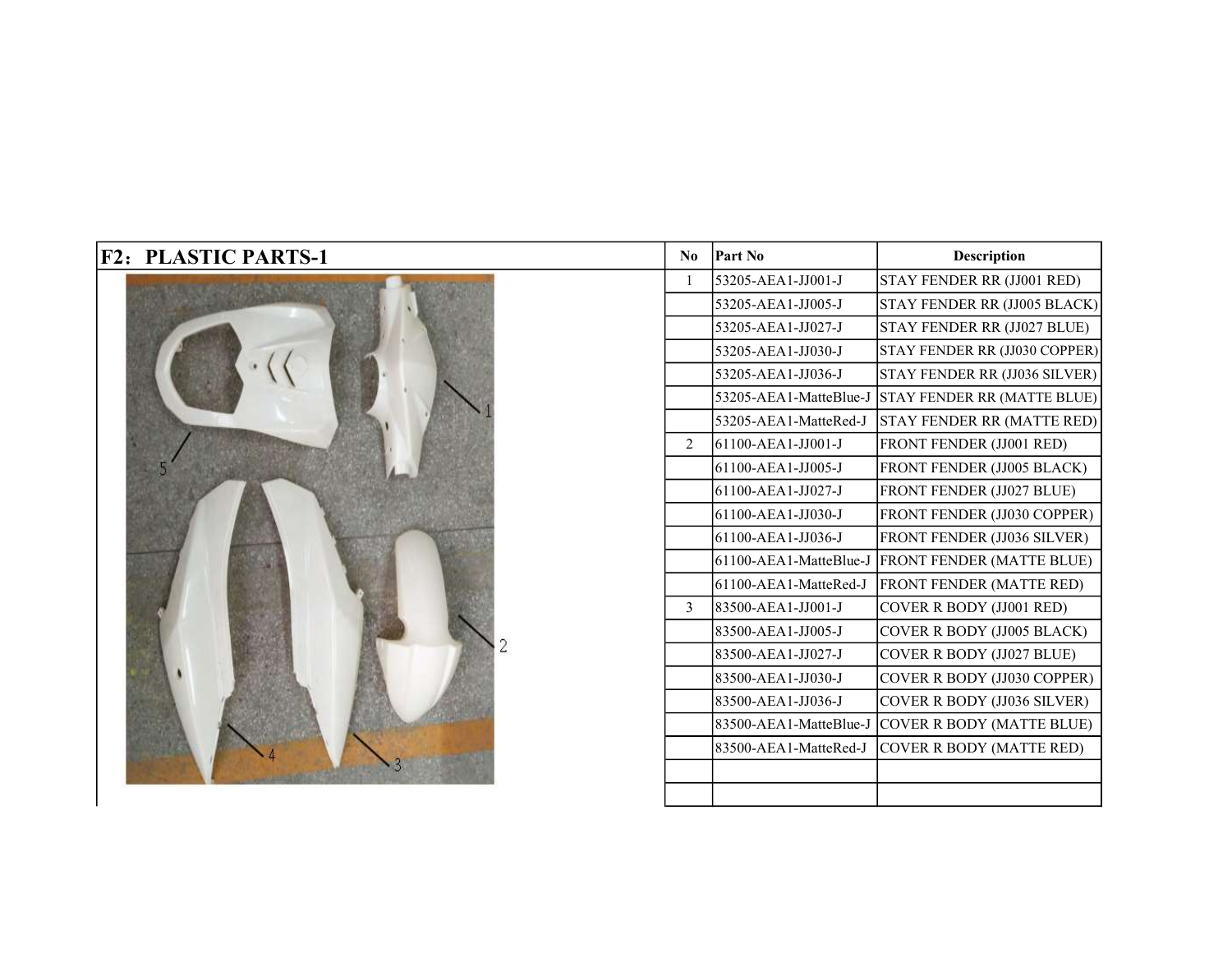

| $\overline{4}$           | 83600-AEA1-JJ001-J     | COVER L BODY (JJ001 RED)         |
|--------------------------|------------------------|----------------------------------|
|                          | 83600-AEA1-JJ005-J     | COVER L BODY (JJ005 BLACK)       |
|                          | 83600-AEA1-JJ027-J     | COVER L BODY (JJ027 BLUE)        |
|                          | 83600-AEA1-JJ030-J     | COVER L BODY (JJ030 COPPER)      |
|                          | 83600-AEA1-JJ036-J     | COVER L BODY (JJ036 SILVER)      |
|                          | 83600-AEA1-MatteBlue-J | <b>COVER L BODY (MATTE BLUE)</b> |
|                          | 83600-AEA1-MatteRed-J  | <b>COVER L BODY (MATTE RED)</b>  |
| $\overline{\phantom{0}}$ | 64302-AEA1-JJ001-J     | FRONT COVER (JJ001 RED)          |
|                          | 64302-AEA1-JJ005-J     | FRONT COVER (JJ005 BLACK)        |
|                          | 64302-AEA1-JJ027-J     | FRONT COVER (JJ027 BLUE)         |
|                          | 64302-AEA1-JJ030-J     | FRONT COVER (JJ030 COPPER)       |
|                          | 83500-AEA1-JJ036-J     | COVER R BODY (JJ036 SILVER)      |
|                          | 83500-AEA1-MatteBlue-J | COVER R BODY (MATTE BLUE)        |
|                          | 83500-AEA1-MatteRed-J  | COVER R BODY (MATTE RED)         |
|                          |                        |                                  |
|                          |                        |                                  |
|                          |                        |                                  |
|                          |                        |                                  |
|                          |                        |                                  |
|                          |                        |                                  |
|                          |                        |                                  |
|                          |                        |                                  |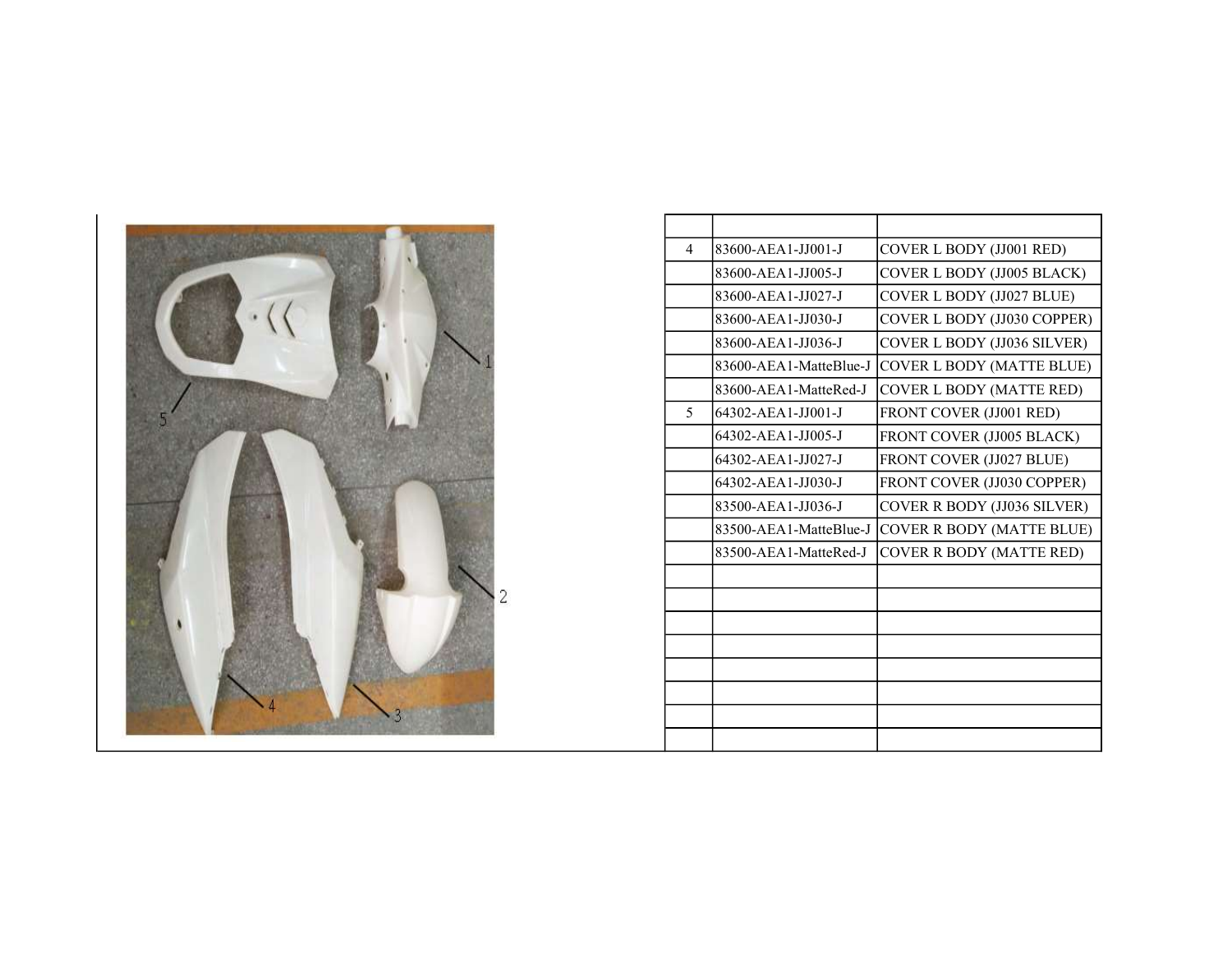| <b>F3: PLASTIC PARTS-2</b> | N <sub>0</sub> | <b>Part No</b>    | <b>Description</b>        |
|----------------------------|----------------|-------------------|---------------------------|
|                            |                | 81260-AEA1-0000-J | Luggage Box Assembly      |
|                            | $\overline{2}$ | 53208-AEA1-0000-J | DECORATED BOARD FR HANDLE |
|                            | 3              | 81251-AEA1-0000-J | Carb Access Panel         |
|                            | $\overline{4}$ | 50613-AEA1-0000-J | Underbody Cover           |
|                            | 5              | 80151-AEA1-0000-J | Center Cover              |
| 11 <sup>2</sup>            | 6              | 80100-MT10-0000-J | Rear Mudguard             |
|                            | $\tau$         | 81132-AEA1-0000-J | Lower Leg Shield          |
|                            | 8              | 50326-AEA1-0000-J | <b>Bolt Battery Cover</b> |
|                            | 9              | 81131-AEA1-0000-J | <b>Upper Leg Shield</b>   |
|                            | 10             | 80105-AEA1-0000-J | Rear Fender Cover         |
|                            | 11             | 83750-AEA1-0000-J | Fuel Tank Cover           |
|                            | 12             | 53206-AEA1-0000-J | <b>COVER RR HANDLE</b>    |
|                            | 13             | 80109-AEA1-9300-J | Rear Fender               |
| 8                          | 14             | 80150-AEA1-0000-J | Water Block Flap          |
|                            | 15             | 64310-AEA1-0000-J | Floor Panel               |
|                            | 16             | 64220-AEA1-0000-J | Wind Screen               |
|                            | 17             | 61110-ABEC-0000-J | FRONT FENDER EXTEND PLATE |
| 19<br>20<br>18             | 18             | 81134-AEA1-0000-J | Luggage Hook              |
|                            | 19             | 80152-AEA1-0000-J | Center Clip Assembly      |
|                            | 20             | 81133-AEA1-0000-J | <b>VIN Plastic Cover</b>  |
|                            |                |                   |                           |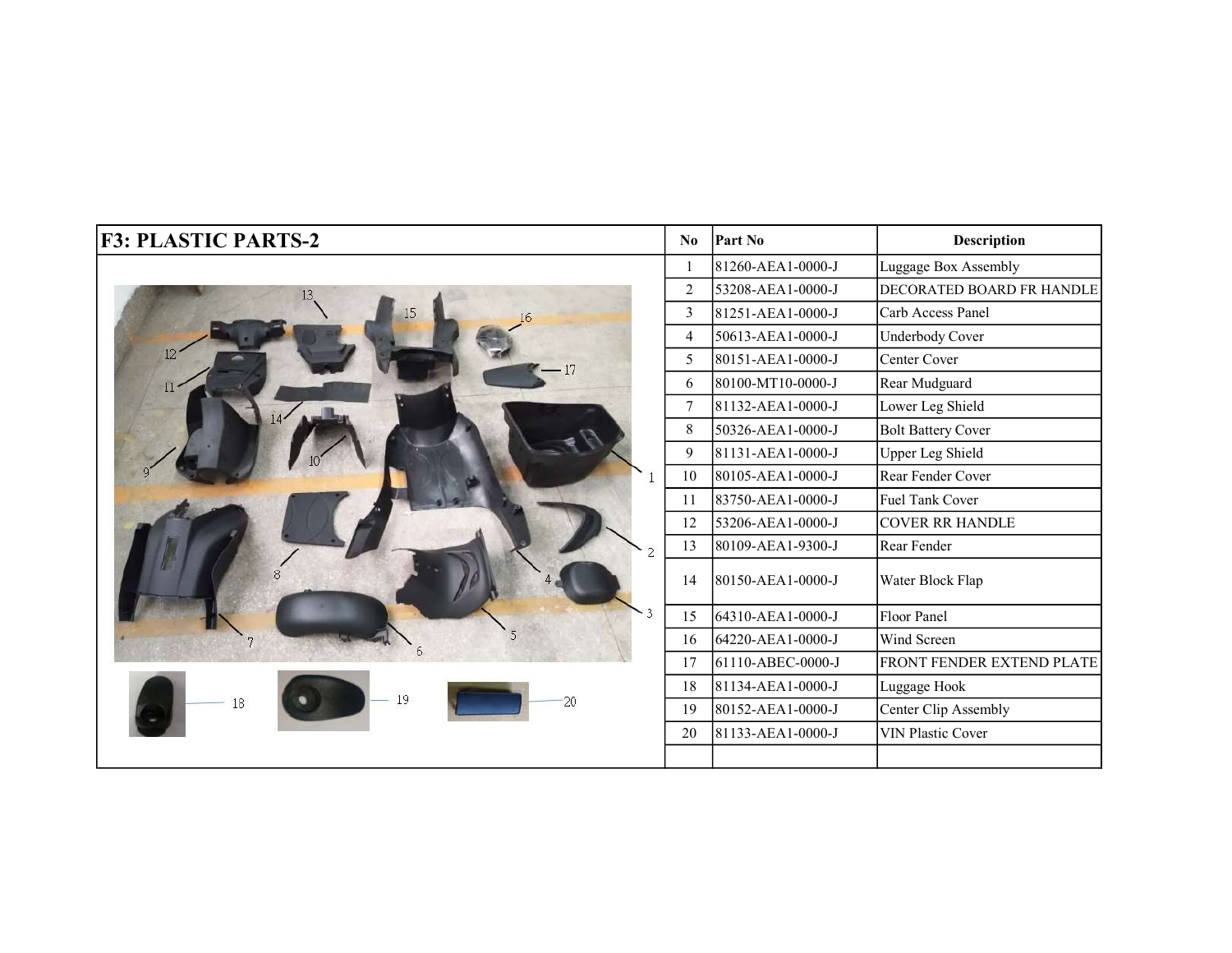| <b>F4: SHOCK ABSORBER</b> | N <sub>0</sub> | <b>Part No</b>    | <b>Description</b>        |
|---------------------------|----------------|-------------------|---------------------------|
|                           |                | 52400-AEA1-0000   | Rear Shock Absorber       |
|                           | $\overline{2}$ | 95701-08030-000   | Flange Bolt M10x40        |
|                           | 3              | 51500-GP10-0000-J | Left Front Fork Assembly  |
|                           | 4              | 51400-GP10-0000-J | Right Front Fork Assembly |
|                           | 5              | 44800-AEA1-0000-J | Speedometer Hub           |
|                           | 6              | 44301-AEA1-0000   | Front wheel shaft         |
|                           | $\tau$         | 44311-AEA1-0000   | Front wheel shaft bush    |
|                           | 8              | 61658-AEA1-0000-J | Brake Line Holder         |
| 6                         | 9              | 61558-AEA1-0000-J | Wire Clamp                |
| 8                         |                |                   |                           |
|                           |                |                   |                           |
|                           |                |                   |                           |
|                           |                |                   |                           |
| ۰q                        |                |                   |                           |
|                           |                |                   |                           |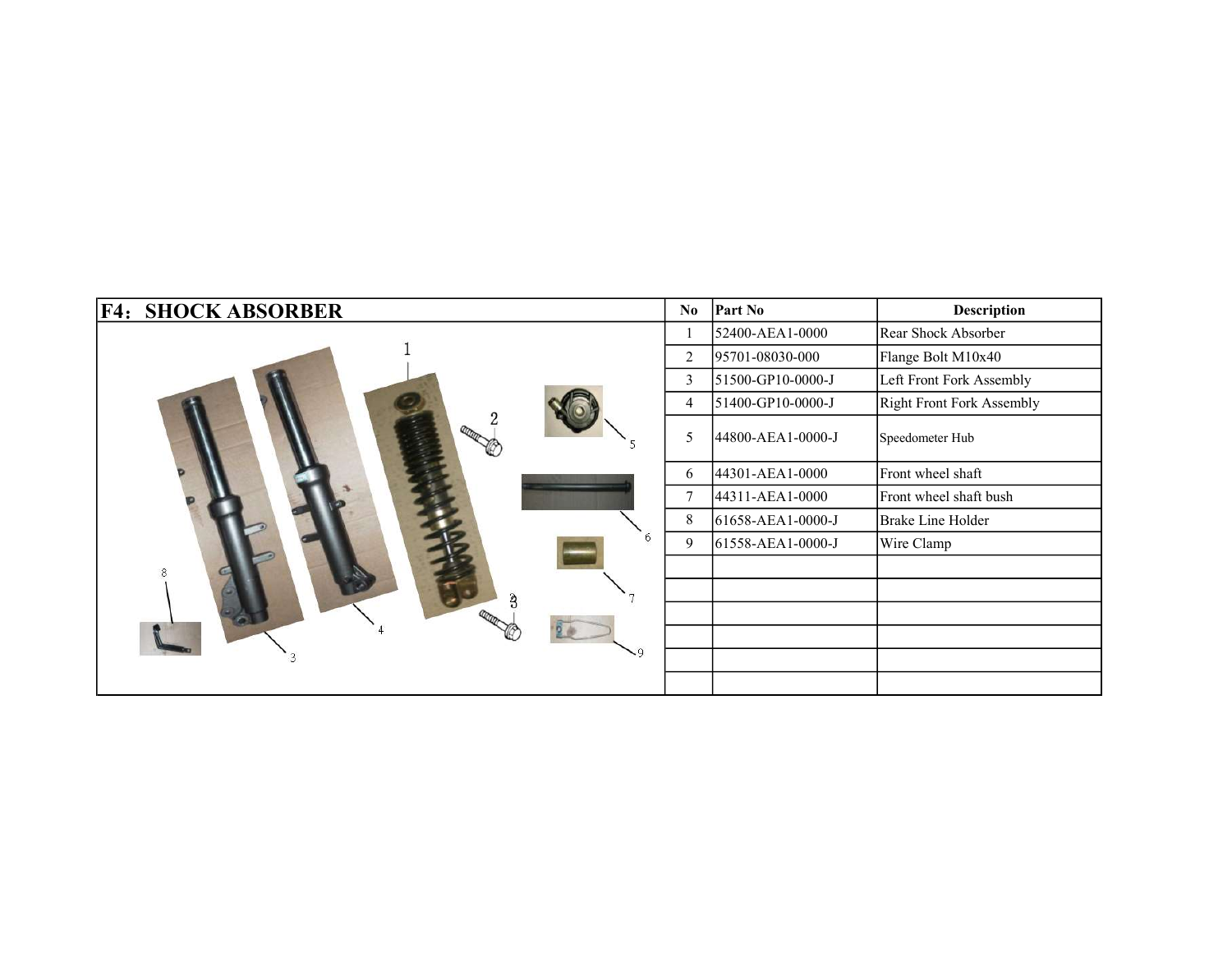| <b>F5: WHEELS</b> | N <sub>0</sub> | <b>Part No</b>    | <b>Description</b>           |
|-------------------|----------------|-------------------|------------------------------|
|                   |                | 44650-AEA1-0000-J | Front Rim                    |
|                   | 2              | GST2018F350060    | Front Tire (120/70-12)       |
|                   | 3              | 45200-AEA1-0000   | Front Brake Caliper Assembly |
|                   | 4              | 45351-AEA1-0000-J | Front Brake Disk             |
|                   | 5              | 90105-AEA1-0000-J | <b>BOLT FR DISK 8*24</b>     |
|                   | 6              | GST2018F350062    | Valve Stem                   |
|                   | 7              | 42601-AEA1-0000   | Rear Rim                     |
|                   | 8              | GST2018F350060    | Rear Tire (120/70-12)        |
|                   | 9              | 4345A-AEA1-0000-J | <b>Brake Cable</b>           |
|                   | 10             | 4312A-DGW-9000-J  | Rear Brake Shoe Assembly     |
|                   |                |                   |                              |
|                   |                |                   |                              |
|                   |                |                   |                              |
|                   |                |                   |                              |
| 10                |                |                   |                              |
|                   |                |                   |                              |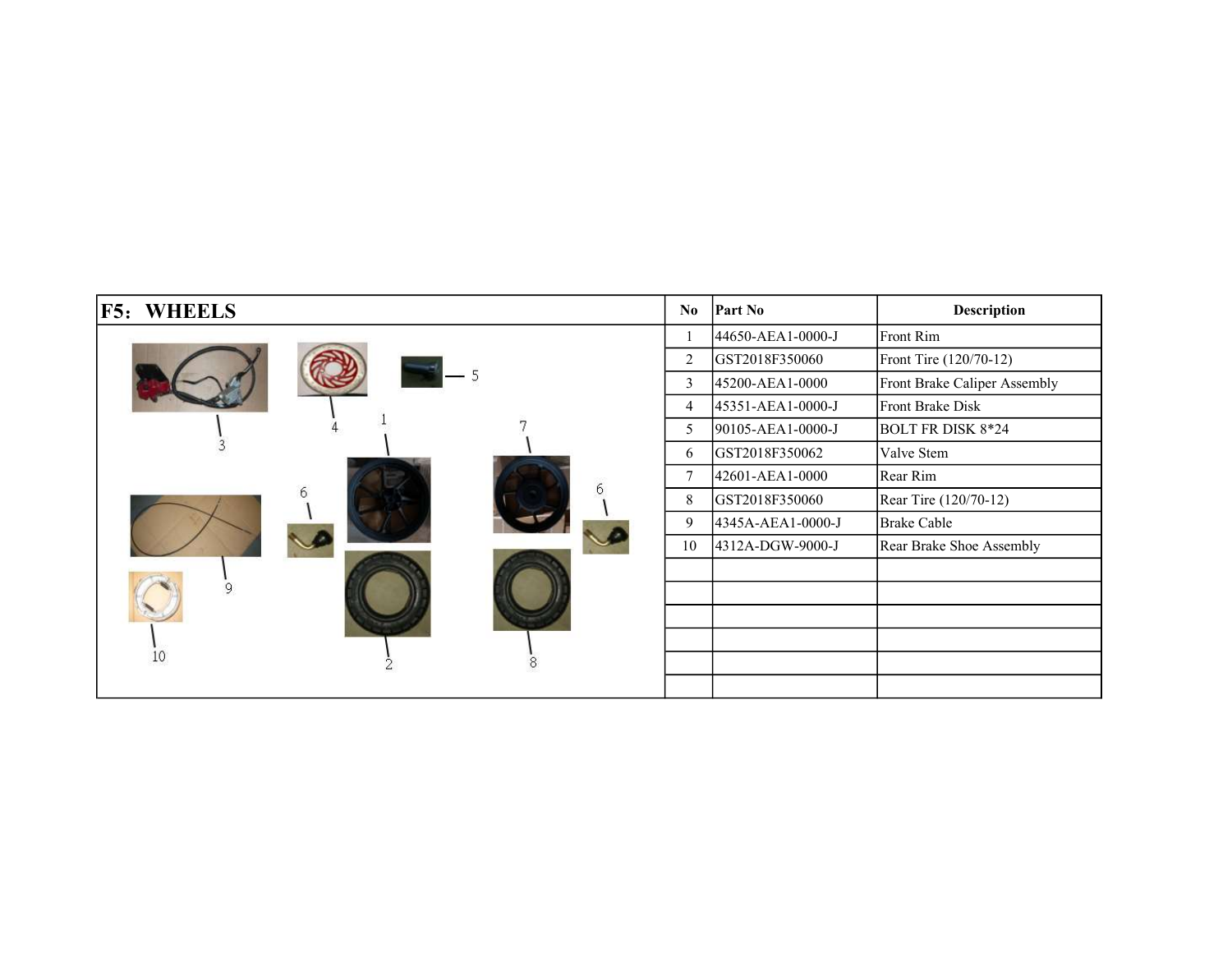| <b>F6: FUEL TANK</b> | N <sub>0</sub> | <b>Part No</b>    | <b>Description</b>  |
|----------------------|----------------|-------------------|---------------------|
|                      |                | 17501-AEA1-0000   | Fuel Tank           |
|                      | $\overline{2}$ | 3780A-AEA1-0000-J | Fuel Float Assembly |
|                      | 3              | 17502-AEA1-0000   | Fuel Cap            |
| 9                    | 4              | GST2018F350091    | <b>Fuel Petcock</b> |
|                      | 5              | GST2018F350090    | Fuel Filter         |
|                      | 6              | GST2018F350084    | Fuel Line           |
|                      | 7              | GST2018F350084    | Fuel Line           |
|                      | 8              | JHM30715          | Carbon tank         |
|                      | 9              | 17560-AEA1-0000   | Dumping valve       |
|                      | 10             | 77200-AEA1-0000   | Seat                |
| 10 <sup>°</sup>      |                |                   |                     |
| $-6$<br>2<br>7       |                |                   |                     |
|                      |                |                   |                     |
|                      |                |                   |                     |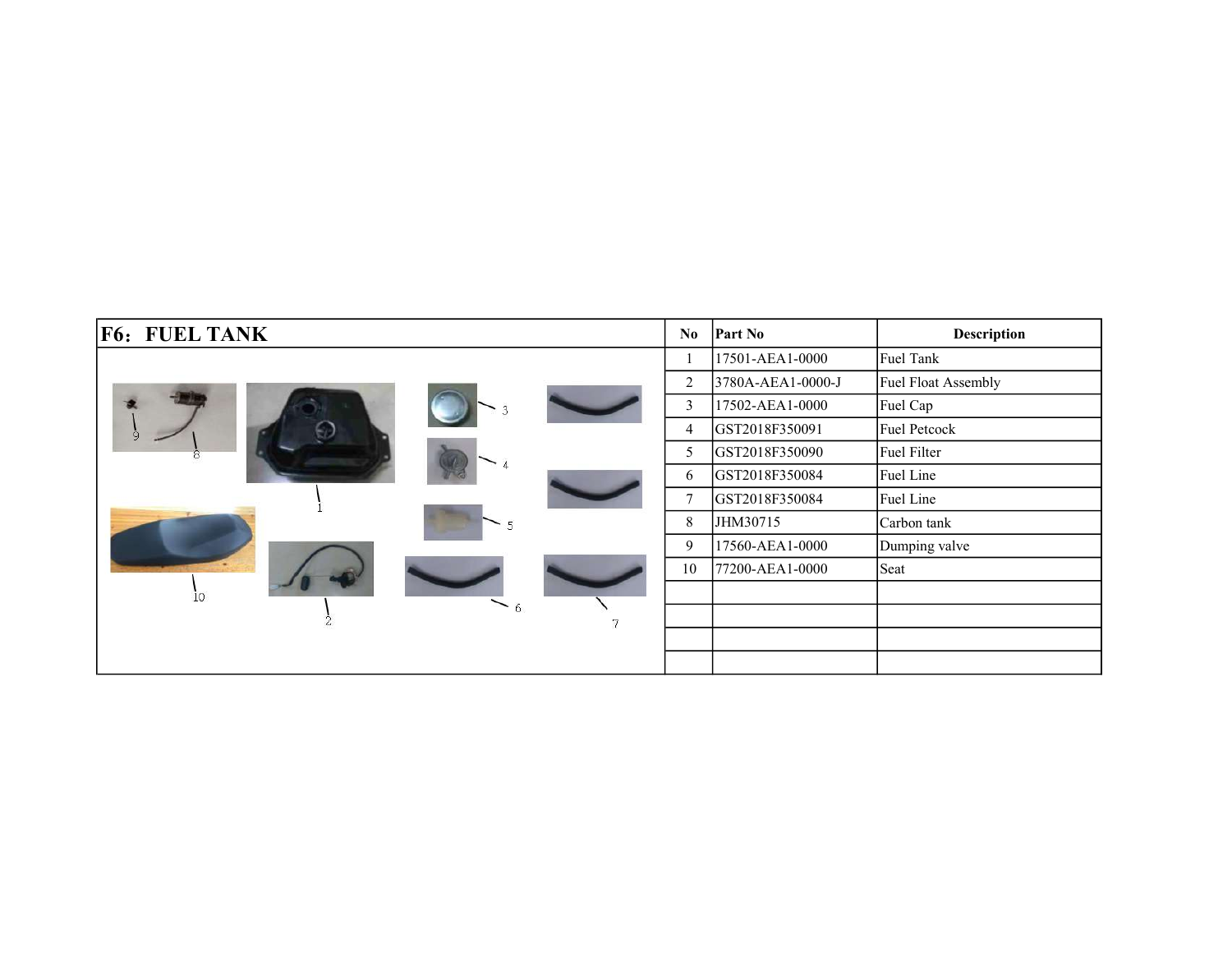| F7: LAMP | N <sub>0</sub> | Part No              | <b>Description</b>         |
|----------|----------------|----------------------|----------------------------|
|          |                | 33700-ACB1-0000      | Tail Light Assembly        |
| 8        | $\overline{c}$ | 33450-AEA1-0000      | Left Front Turn Signal     |
|          | 3              | 33400-AEA1-0000      | Right Front Turn Signal    |
|          | 4              | 33650-AEA1-0000      | Left Rear Turn Signal      |
|          | 5              | 33600-AEA1-0000      | Rear Right Turn Signal     |
|          | 6              | 33720-ACB1-0000      | License Plate Light        |
|          | 7              | 33102-AEA1-0000      | Headlight                  |
|          | 8              | 3520A-AEA1-0000      | Switches                   |
|          | 9              | 37200-GP10-0000-J    | Speedometer                |
|          | 10             | GST2018F350037       | Reflector (Red Rectangle)  |
|          | 11             | JHM30811             | <b>FRONT REFLECTOR</b>     |
|          | Not<br>Shown   | 3520A-AEA1-0000-J    | Left Brake Handle Assembly |
|          | Not<br>Shown   | 2017-BOLT-0000       | Left Brake Lever           |
|          | Not<br>Shown   | 2017-BOLT-0000 Right | Right Brake Lever          |
|          |                |                      |                            |
|          |                |                      |                            |
|          |                |                      |                            |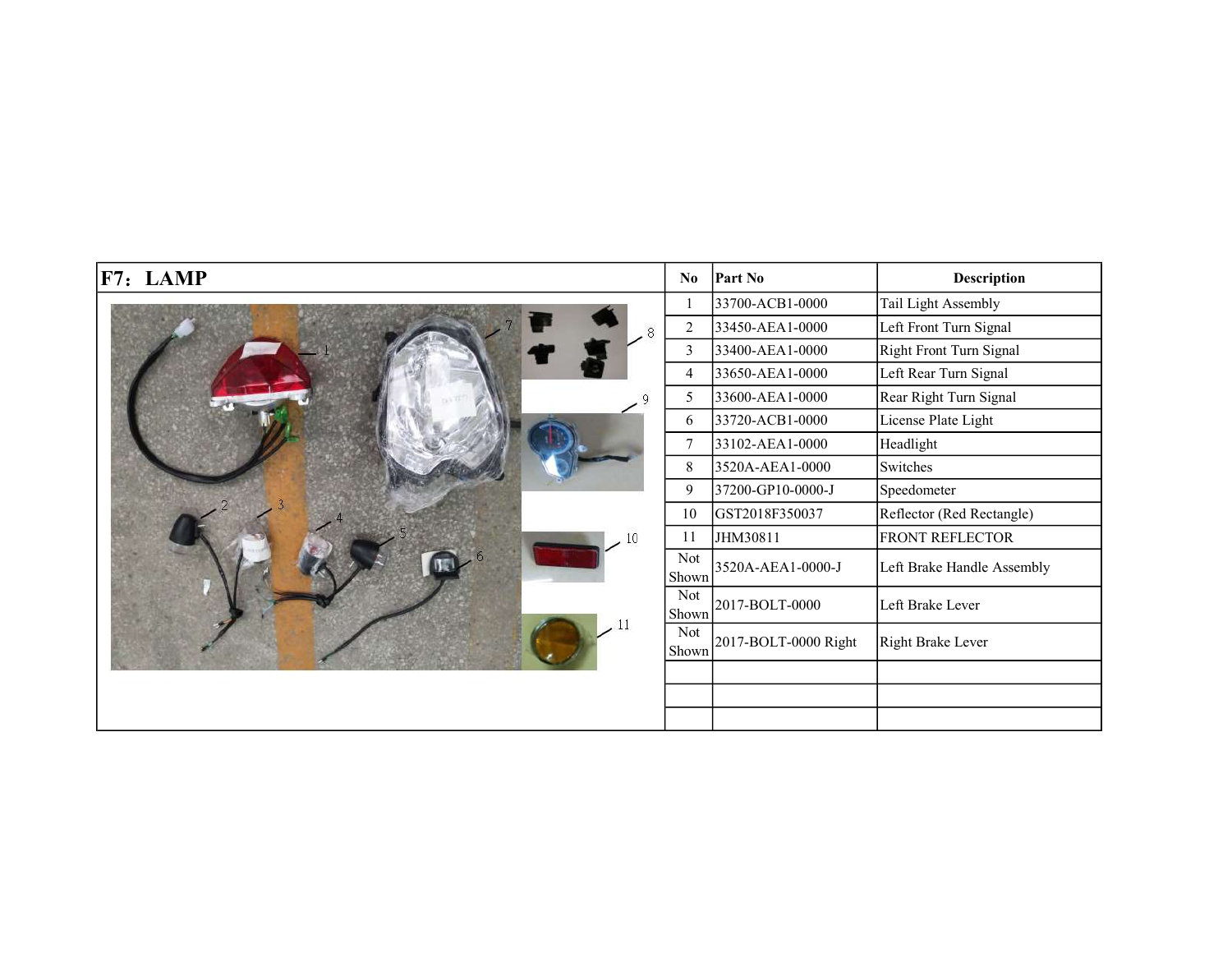| <b>F8: LOCK</b> |    |    |                 |                    |                 | $\bf No$       | <b>Part No</b>       | <b>Description</b>       |
|-----------------|----|----|-----------------|--------------------|-----------------|----------------|----------------------|--------------------------|
|                 |    |    |                 |                    |                 |                | 88120-AEA1-0000-J    | Mirror Set               |
|                 |    |    |                 |                    |                 | 2              | 3520B-AEA1-0000      | Throttle block           |
|                 |    |    |                 |                    |                 | 3              | 53166-AEA1-0000-J    | Left Grip                |
|                 |    |    |                 |                    |                 | 4              | 53140-AEA1-0000-J    | Throttle Grip            |
|                 |    |    |                 |                    |                 | 5              | 17910-AEA1-0000-J    | Throttle Cable           |
|                 |    |    |                 |                    |                 | 6              | 44831-AEA1-0000-J    | Speedometer Cable        |
|                 |    |    |                 |                    |                 | $\overline{7}$ | 35101-AEA1-0000-J    | <b>Bolt Ignition Set</b> |
|                 | 10 | 8  | 35110-AEA1-0000 | Seat lock bracket  |                 |                |                      |                          |
|                 |    | 9  | 35120-AEA1-0000 | Seat lock Cylinder |                 |                |                      |                          |
|                 |    |    |                 | 10                 | 35130-AEA1-0000 | Seat lock Clip |                      |                          |
|                 |    |    |                 |                    |                 | 11             | 53221-AEA1-0000-J    | BOWL 2                   |
|                 |    |    |                 |                    |                 | 12             | 53222-AEA1-0000-J    | BOWL 2                   |
| 11<br>12        | 13 |    | 15              |                    | 17              | 13             | 53224-AEA1-0000-J    | BOWL 3                   |
|                 |    | 14 |                 | 16                 |                 | 14             | 53220-AEA1-0000-J    | BALL ASSY., down         |
|                 |    |    |                 |                    |                 | 15             | 53223-AEA1-0000-J    | <b>BALL ASSY., UPPER</b> |
|                 |    |    |                 |                    |                 | 16             | 50305-AEA1-0000-J    | TOP NUT, STEERING STEM A |
|                 |    |    |                 |                    |                 | 17             | 50306-AEA1-0000-J    | TOP NUT, STEERING STEM B |
|                 |    |    |                 |                    |                 |                | 11-17 01-AEA1-9000-J | Triple Tree Bearing Set  |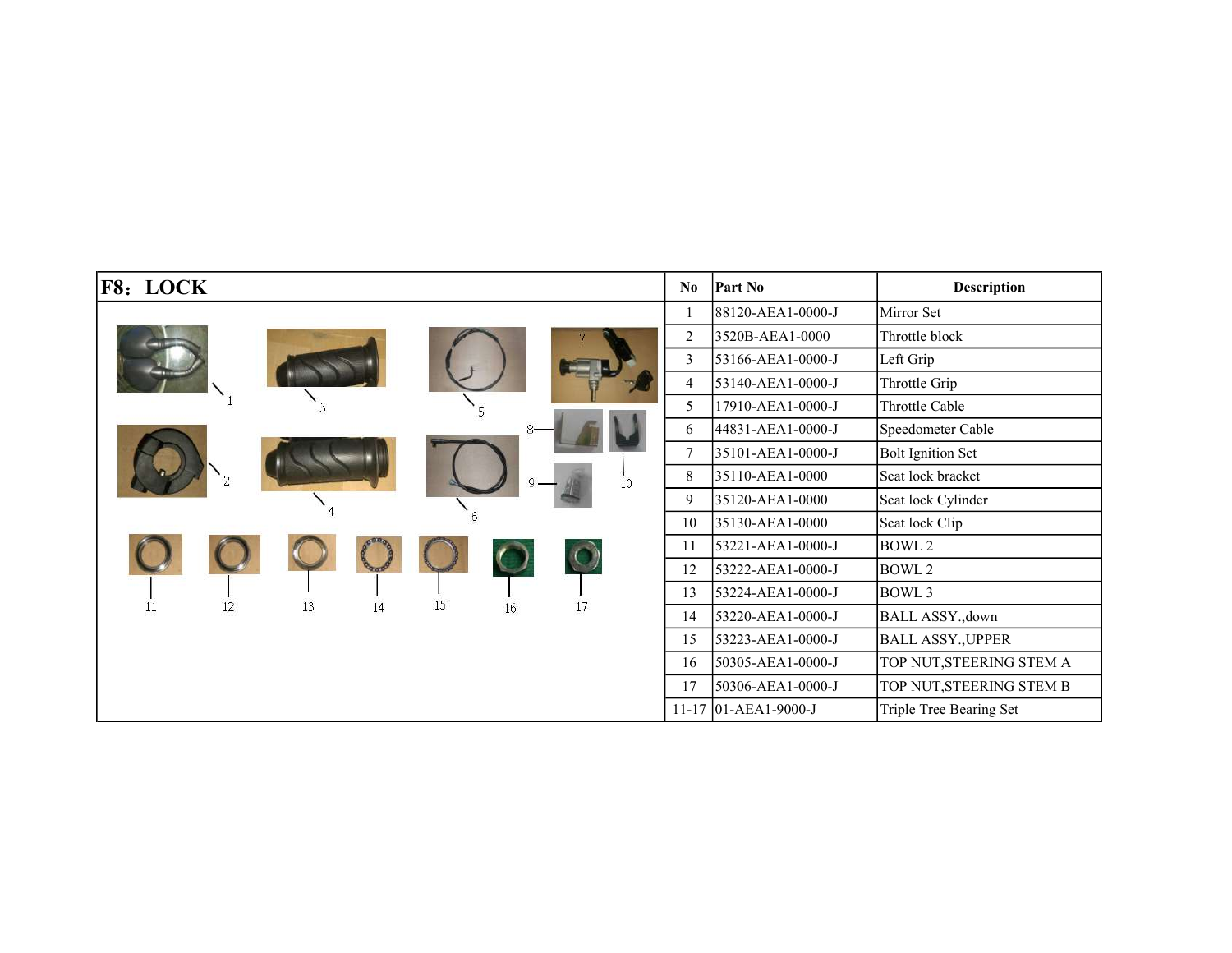| <b>F9: ENGINE AND ELECTRIC PARTS</b> |                                     |                   | No             | Part No              | <b>Description</b>            |
|--------------------------------------|-------------------------------------|-------------------|----------------|----------------------|-------------------------------|
|                                      |                                     |                   | $\mathbf{1}$   | 10000-GY7A-9000-CC2J | Long Case 150cc Engine        |
|                                      |                                     |                   | 2              | 32100-AEA1-0000/50cc | Main Wire Harness             |
|                                      |                                     |                   | $\overline{3}$ | Carburetor-2-J       | 150cc Carburetor              |
|                                      |                                     |                   | 4              | 31600-F8-9000        | Voltage Regulator             |
|                                      |                                     |                   | 5              | GST2018F350079       | Ignition Coil                 |
|                                      |                                     |                   | 6              | 17200-AEA1-0000-J    | Air Box                       |
|                                      |                                     |                   | $\tau$         | GST2018F350074       | Horn                          |
|                                      |                                     |                   | $\,8\,$        | KM2018Pollo0075      | Turn Signal Relay             |
|                                      |                                     | 6                 | $\overline{9}$ | GST2018F350077       | <b>CDI</b>                    |
|                                      |                                     |                   | 10             | GST2018F350076       | Starter Solenoid (49cc-150cc) |
|                                      |                                     |                   | 11             | GST2018F350116       | Scooter Battery (6amp)        |
|                                      |                                     |                   | 12             | 89000-AEA1-0000      | <b>USER MANUELS</b>           |
|                                      |                                     | <b>CAUTIONS</b>   | 13             | 89020-AEA1-0000      | caution stickers              |
|                                      |                                     | $\mathbf{v}_{13}$ | 14             | KW2017TR0119         | <b>Tool Kit</b>               |
|                                      |                                     |                   |                |                      |                               |
|                                      |                                     |                   |                |                      |                               |
|                                      | OWELL & MARCH.<br><b>AOTORCYCLE</b> |                   |                |                      |                               |
|                                      | 12                                  |                   |                |                      |                               |
|                                      |                                     |                   |                |                      |                               |
|                                      |                                     |                   |                |                      |                               |